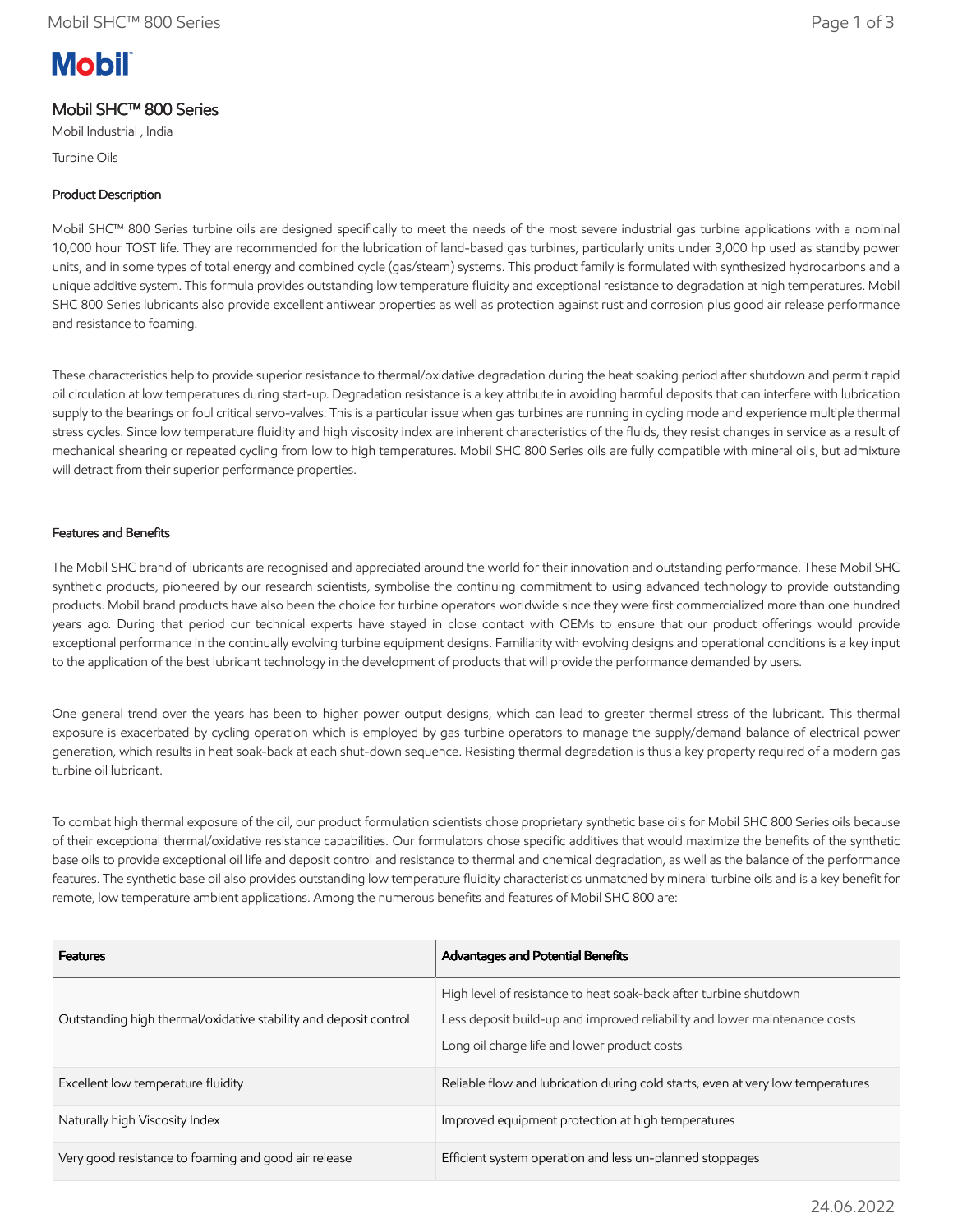| Features                                    | Advantages and Potential Benefits                                      |
|---------------------------------------------|------------------------------------------------------------------------|
| <sup>I</sup> Excellent antiwear performance | Excellent equipment protection and reduced equipment replacement costs |

### Applications

Mobil SHC 800 Series turbine oils are designed specifically to meet the needs of the most severe industrial gas turbine applications and ancillary equipment. Specific applications include:

- Severe stationary gas turbine applications, particularly units under 3,000hp, for stand-by power generation
- Industrial gas turbines operating in low ambient and remote areas
- Total energy systems

#### Specifications and Approvals

| This product has the following approvals: | 824 | 825 |
|-------------------------------------------|-----|-----|
| Mitsubishi Power Ltd MS04-MA-CL003(Rev.4) |     |     |
| Siemens TLV 901304                        |     |     |
| Siemens TLV 901305                        |     |     |

| This product is recommended for use in applications requiring: | 824 | 825 |
|----------------------------------------------------------------|-----|-----|
| GE Power GEK 101941A                                           |     |     |
| GE Power GEK 28143B                                            |     |     |

| This product meets or exceeds the requirements of: | 824 | 825 |
|----------------------------------------------------|-----|-----|
| GE Power GEK 32568N                                |     |     |
| Solar Turbines ES 9-224, Class I                   |     |     |

#### Properties and Specifications

| Property                                      | 824           | 825            |
|-----------------------------------------------|---------------|----------------|
| Grade                                         | <b>ISO 32</b> | <b>ISO 46</b>  |
| Air Release Time, 50 C, min, ASTM D3427       |               |                |
| Flash Point, Cleveland Open Cup, °C, ASTM D92 | 248           | 248            |
| Foam, Sequence I, Stability, ml, ASTM D892    | $\Omega$      | $\overline{0}$ |
| Foam, Sequence I, Tendency, ml, ASTM D892     | 10            | 20             |
| Kinematic Viscosity @ 100 C, mm2/s, ASTM D445 | 5.9           | 7.9            |